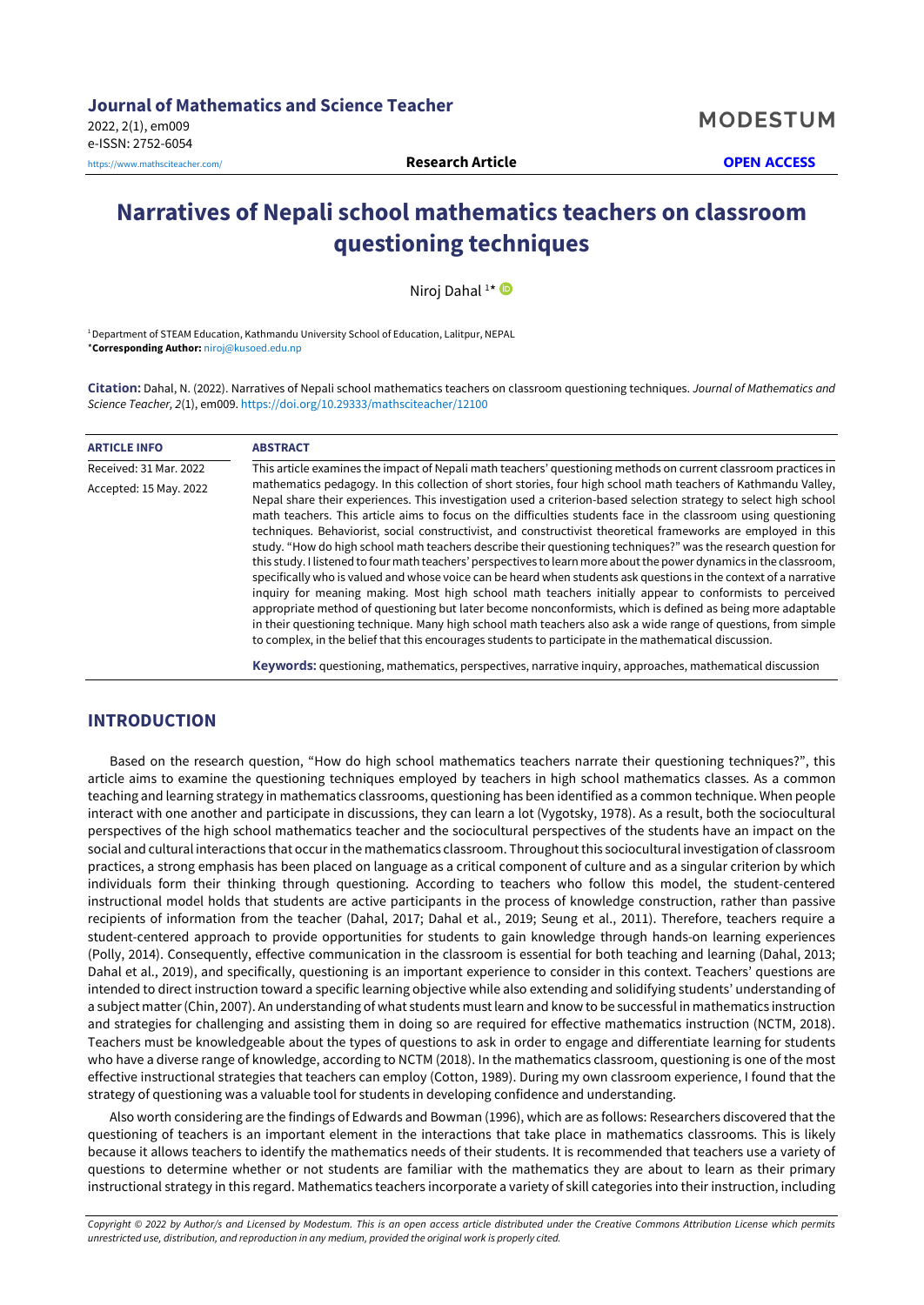problem-solving, critical thinking, and reasoning, but are not always aware of which skills are truly beneficial for students when it comes to mathematics (Sahin et al., 2002). Caram and Davis (2005) discovered that effective teachers can improve studentlearning by encouraging critical thinking skills, reinforcing understanding, correcting mistakes, and providing feedback to students. This investigation into the manner in which mathematics teachers ask questions in class has the potential to have an impact on mathematics teacher pedagogy in the long run. Moreover, according to Croom and Stair(2015), mathematics classroom questions are the most effective experimental teaching and learning tools for promoting academic improvement and evaluating students' critical thinking skills in mathematics. Vogler (2005) agreed, stating that questioning can aid in the formation of connections to prior knowledge and can inspire cognitive expansion in those who engage in it. Moreover, according to Hill and Fly (2008), the difficulties associated with teachers' questioning in mathematics classrooms are caused by teachers' failure to consider students' capacity, which frequently results in poorly organized questions that do not reinforce student understanding (Luitel, 2009). Mathematics teachers must know the art of questioning and the various types of questions in order to improve students' understanding, and this research has the potential to be a revelation for all mathematics teachers, as demonstrated by the results of this study.

Teachers' questioning techniques can benefit students' reasoning abilities by encouraging and promoting them, which is essential for involving them as active participants in the learning process (Van Zee & Minstrell, 1997). Researchers have studied teacher questioning in mathematics classrooms and discovered that 93 percent of teacher questions are "lower-level" recall questions that require basic knowledge of the subject matter. The fact that student performance in mathematics is generally below average is not surprising as a result of these factors. A teacher's skill set should include both subject-matter knowledge and pedagogical knowledge and expertise. It has already been stated that essential pedagogical knowledge for teachers includes not only a knowledge and understanding of the types of questioning strategies that engage students in mathematical conversations (such as starter questions, questions that encourage mathematical thinking, assessment and discussion questions), but also a knowledge and understanding of how best to scaffold learning in order to support students' learning. If a mathematics teacher wants to facilitate classroom discussion, he or she must be familiar with a framework for categorizing questions that can be used to guide or technique for asking productive questions and demonstrate how questioning helps to establish productive norms in the classroom (Goos, 2004). On the topic of question types, Cotton (1989) synthesized relevantresearch and established a dualistic system in this area of study. There are two broad categories of teacher questions in the mathematics classroom: low-level questions and high-level questions. Direct, closed, knowledge, and recall questions are all terms used to describe questions at the low level of difficulty. High-level questions that are open-ended, interpretive, evaluative, probing, inferential, emergent, and synthesis-based are an alternative. Additionally, Goos (2004) emphasized the importance of teachers allowing students "wait time" to respond before moving on to the next question. Allowing students to respond with higher-order thinking skills is made possible by allowing for processing time. McCrone (2005) conducted extensive research on the best ways to begin and end a discussion, and the results of this research have contributed to the body of knowledge in mathematics education regarding teacher questioning and discourse, as well as the promotion of deep level student learning.

When it comes to developing students' personal math confidence and competence through questioning in Nepal, I found that teachers' roles were insufficient. Many math teachers are unable to ask insightful questions during class, which can lead to poor student outcomes in the subject area of mathematics. Some math teachers assume that students are already familiar with the material in the classroom. Algebra and geometry are two examples of this. Teachers of mathematics who lack a thorough grasp of the subject may also find it challenging to come up with engaging class exercises for their students (Danielson, 1996). Math teachers' questions are examined in the following research article, which focuses on their comprehension and use of questions. A lack of understanding and application of effective questioning techniques may be a contributing factor.

## **LITERATURE REVIEW**

Inquiring about a problem or dilemma is an attempt to determine whether or not the student has the ability to provide an appropriate response to the problem or dilemma in question. "A question," according to Seime (2015, p. 5), is defined as "a statement that calls for a response." People use the term "questioning" to describe the process of determining what a learner will do with a concept in mathematics class. As a result, there has been a significant amount of questioning in the classroom for an extended period of time. In this section, I'd like to discuss the concepts of Socratic questioning and the concept of a verbal jigsaw puzzle in greater detail. Additional goals include deconstructing logical reasoning and discussing how questions should be phrased. To understand the mechanics of Socratic questioning, it's important first to understand the great philosopher Socrates himself. Socrates used probing questions to compel his students to think about, clarify, and justify their assertions, and he was successful (Harrop & Swinson, 2013; Newton, 2012).

The ability to distinguish between what can be proven and what is reasonable in light of the facts and what to inquire about in math class is essential for a Nepali speaker. While critical thinking is defined in mathematics as "the ability to reason clearly and logically," students are also encouraged to think creatively and independently when they pose math-related questions to their classmates and teachers in class. Consequently, when it comes to making logical connections in math lessons, critical thinking skills are essential. Making sure that a process of questioning and responding supports your own beliefs and values is the best way to think critically. In math classes, criticalthinking is essential because students' attention is drawn to a set of innovative questions that serve as a tool for gaining a better understanding of the subject matter while also allowing them to retain information and generate new ideas. It is possible to learn critical thinking skills in the classroom and then apply them in the real world after graduation. Important to remember is that critical thinking goes beyond simply recalling facts from math class. It's also about having the ability to think about things in a different way. To solve algorithmic math problems, a critical thinker, on the other hand,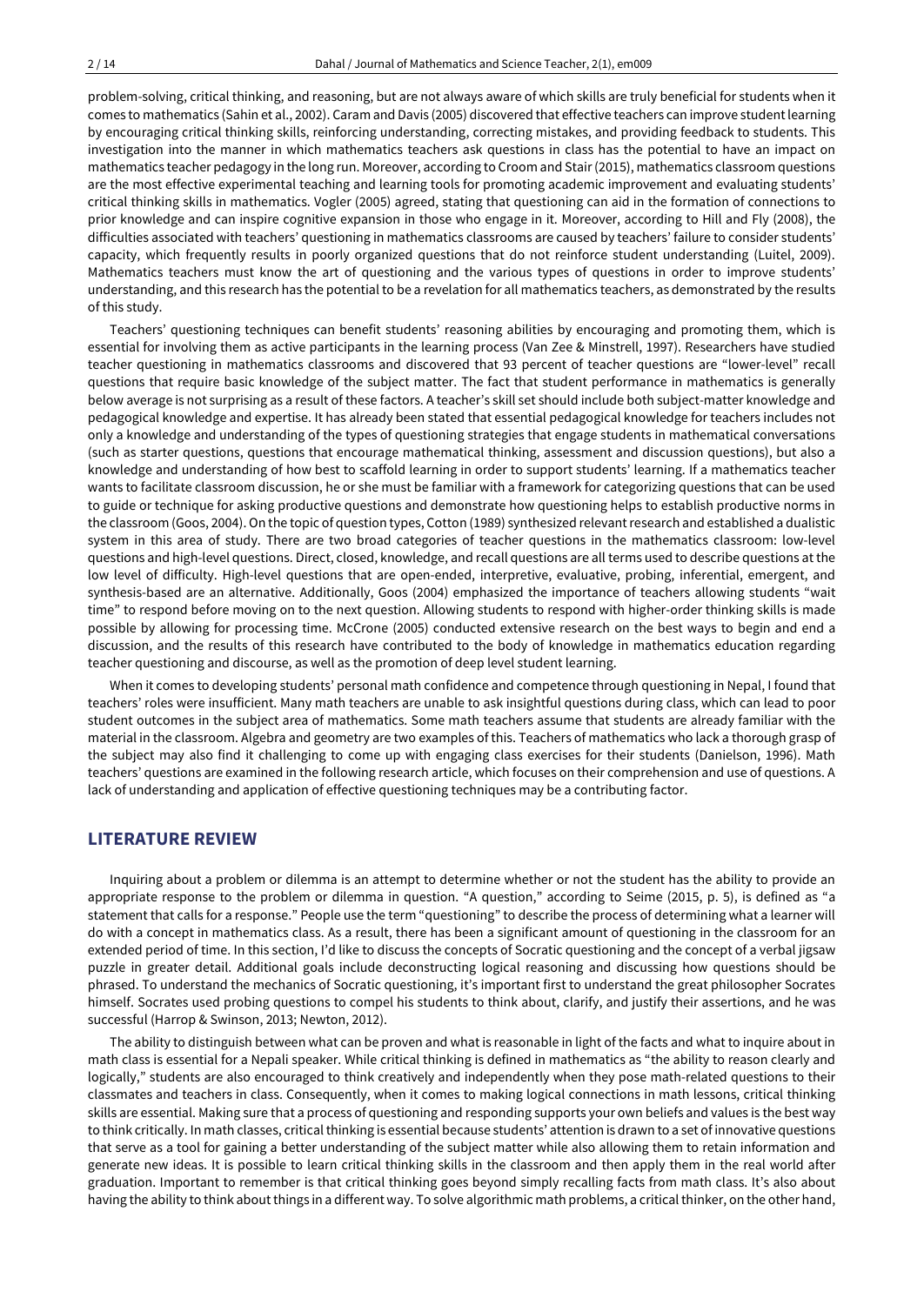must be able to gather relevant information and draw conclusions from an analysis of known facts, which requires the use of logic. Education reform in the twenty-first century will be impossible without the development of critical thinking abilities on a high level (Bulach et al., 2011; Dahal, 2017). The use of critical thinking in math classrooms creates a thought-provoking environment that encourages both students and teachers to engage in higher-order reasoning skills. Critical thinking helps students better understand math because it allows them to think critically about the subject matter. This not only assists them in learning more about mathematics, but it also assists them in thinking more precisely about mathematical concepts and problems.

The questions used in high-stakes assessments were found to be related to students' performance in this study, but how did they come to that conclusion? (Beyer, 2000). It is customary for a teacher to be the one who leads a math class, and he or she will also be the one who speaks the most (Treffinger & Isakson, 2001). According to experts, student reflection and the formulation of sound responses for their peers must be given more attention in the classroom (Blosser, 2000). A question's purpose becomes clearer when asked, making it easier to determine why it should be asked (Anderson, 2001). It is not simply the case that individuals who are more interested in mathematics will ask more questions during class. Students' thoughts and feelings about the subject matter should be elicited by the manner in which and what questions are asked; according to Clarke (2006), mathematicians discovered that good questions are easy to understand. Also discovered was the ability to modify the materials in order to accommodate students with varying levels of ability in any math class. Students can benefit from effective questioning when comparing, inferring, forecasting, applying, relating, making generalizations, and solving algorithmic math problems, among other things. As Farrant (2008) points out, when questions are used appropriately, they can also assist students in developing creative thinking skills as they design, test, and solve algorithmic math problems.

## **THEORETICAL PERSPECTIVES**

Through narrative inquiry, I can gain a more in-depth understanding of how math teachers use questioning skills in the classroom from a different standpoint. The purpose of this study was to investigate the beliefs and understandings that underpin teachers' use of questioning in teaching and learning in order to clarify the theoretical perspective, and the findings revealed that using learning theories such as behaviorism, constructivism, and social constructivism as theoretical referents, this study seeks to determine whether or not they are effective.

When applied to the mathematics classroom, behaviorist learning theories investigate how students form stimulus- response associations and how this influences their actions. In accordance with Orey (2012), math teachers use these strategies in order to ensure that their classrooms run smoothly and efficiently. Students' attitudes and beliefs about math learning in the classroom were addressed in this study, which revealed that questioning in the classroom helps students accept the relationship between attempting and succeeding by addressing their attitudes and beliefs about math learning in the classroom (Pitler et al., 2007). An association exists between your actions and the amount of effort you put forth. After studying behaviorist learning theory, I can now see how questioning strategies are used in today's math classrooms, which I did not realize before. There are numerous instructional strategies that are compatible with behaviorist principles, regardless of the learning theory being used. For example, behaviorist theory is still relevant in math classrooms when it comes to questioning students.

An educational perspective known as constructivism holds that students create their own knowledge by drawing on their prior knowledge and experiences while also questioning what they have learned (Gunstone, 1995). A consensus has been reached on four primary characteristics of constructivist teaching in the mathematics classroom, which are as follows: acquiring prior knowledge, creating a cognitive gap, assessing the relevance of acquired knowledge through feedback, and reflecting on learning. One of the central tenants of constructivism is that rather than memorizing concepts provided by teachers, students should be encouraged to create their own knowledge. Techniques such as structured teacherinterrogation are used to accomplish this goal. Constructionist theory holds that students construct their own knowledge, both independently and with the assistance of their teachers. The role of the math teacher is to set the stage, establish the challenge, and provide support to students as they work to build their mathematical knowledge through investigation. Constructionist perspectives on mathematics teacher questioning assert that the ways in which students make, build, and extend meaning should complement and push against one another, and constructivism impacts how teachers and students learn across a range of subjects through the use specific teaching and learning methods. Instead of simply drilling and practicing correct procedures and facts in order to obtain the "correct" answer, teachers in constructivist math classrooms ask questions that encourage students to think critically about problems and concepts rather than simply drilling and practicing correct procedures and facts in order to obtain the "correct" answer.

This approach emphasizes social interactions (such as those that occur in the classroom) and culture's role in the production of knowledge. Furthermore, whereas the constructivist focuses on individual experiences (e.g., teachers or students), the social constructivist focuses on social interactions and culture in the classroom. In orderto understand how math teachers and students communicate in a math classroom, it is not enough to simply look at how cognitive concepts are passed around. Additionally, you must consider how social experiences can assist students in their academic endeavors. For this study, social constructivism provided a clear picture of the higher cognitive processes that can develop as a result of social interaction. Vygotsky (1978), a seminal figure in the field of cognition theory, asserted that higher cognitive processes emerge as a result of social interaction. He was one of the firstto make this claim. Its central contention is that students' involvement in mathematics is a process of cognitive development, as they explain mathematical problems or tasks and construct mathematical facts as part of their learning process. In other words, their inquisitive and interconnected theoretical framework is a natural fit within the field of mathematics. The same way, Bauersfeld (1992) asserts that children must learn to be constructive in the mathematics classroom through social interaction with their teacher and peers. Students, on the other hand, begin to learn how to do math with the help of their teacher as soon as they begin school (Cobb et al., 1992). When it comes to mathematics, teachers play the role of navigator, assisting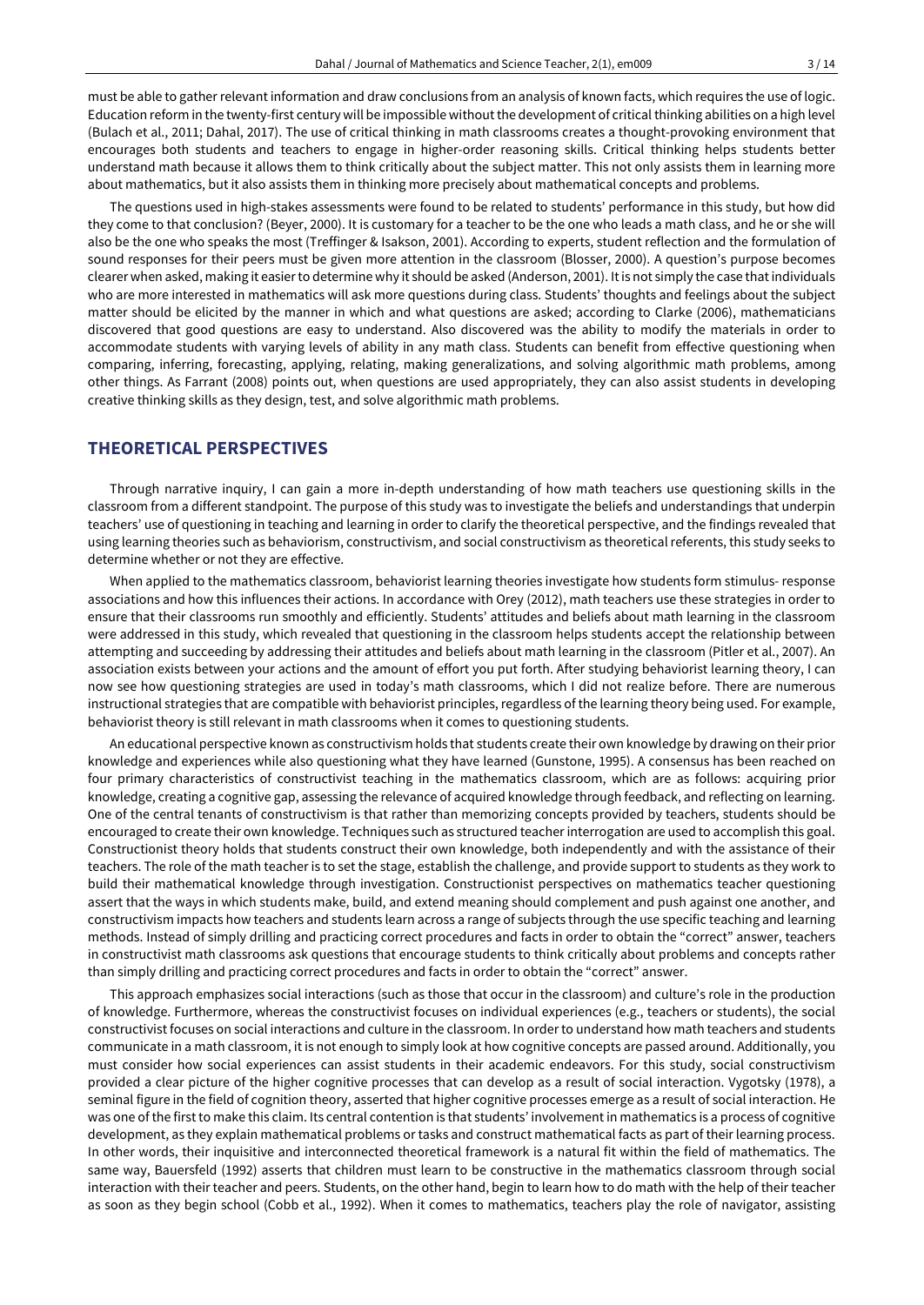students in making the transition from everyday concepts to the world of mathematics. The use of questioning techniques can assist students in making the transition from abstract concepts, symbols, and practices to real-world community math applications.

## **METHODOLOGY**

The narrative inquiry method was used in this research article to gather information (Clandinin, 2013). Through interviews (Creswell, 2007), the narrative inquiry method was used to elicit teachers' experiences with mathematics questioning and to develop personal narratives about teachers' mathematics questioning techniques in the classroom. Interviewing, recording, and analyzing teachers' responses to their questions provided me with insight into their experiences as secondary school mathematics teachers. It is proposed in this article that teachers' personal experiences, referred to as "the truths," should be supported by an experience-centered approach that focuses on retelling student and teacher experiences and is remembered as highly motivating. When it comes to conducting a narrative inquiry study, there is no one-size-fits-all approach. In this study, the author sought to describe, analyze, and interpret the culture of questioning in mathematics classrooms as seen through the eyes of mathematics teachers in the Kathmandu Valley. This was accomplished through the use of a criterion-based selection strategy when selecting participants for the study (Cohen & Crabtree, 2006; Roulston, 2010). The criteria-based selection procedure ensured that only the most qualified participants were chosen based on their ability, knowledge, and comprehension of the questions posed during the interview process. Each participant was required to share their own personal experience with the phenomenon under investigation in their own words (Creswell, 2013). Taking into consideration the research's time constraints, four narrative stories were developed.

In this investigation, the narrative stories of four research participants and the researcher are presented as co-constructed narratives about questioning techniques in the mathematics classroom, with the researcher serving as the central figure. Each story has also been analyzed and interpreted in order to establish links between the narratives and a variety of theoretical perspectives and practices for meaning-making (Mitchell, 2011). The narrative data was analyzed thematically, with an emphasis on the participant's own personal experience. It was necessary to conduct a second interpretive review in order to identify and document the various perspectives on teacher interrogation. It has been compiled the perspectives of individual teachers on questioning and the stories of teachers organized around broad themes. Teachers' values, personalities, and personal interests can be discerned from the information gathered through this process. Through four interviews with mathematics teachers, I was able to develop the initial set ofthemes or "nodes" (Riessman, 2008). A node-based organization ofthe themes was used to identify segments of interviews that were relevant to each teacher's narrative, which were then tagged or attached to the relevant themes as a result of this organization.

## **DISCUSSIONS**

This section discusses the overall spirit of the research, which is based on the research question and methodological map that have been established. The stories of four mathematics teachers from four different schools in the Kathmandu Valley have been developed and presented. Here are four types of such stories.

#### **Sudha's Story**

I was warmly welcomed into Balkumari Secondary School for an interview with Sudha ma'am. She is the Head of the Department of the Department of Mathematics. She seems pleased to see me. I was not new to her at all because we often meet in various seminars and conferences. Once the introductions have been taken care of, I explain my background and purpose of the research. After we get started with the discussion, she indicates that I can start to record the interview and she begins formally with her introduction and continues in a rehearsed way. Her interview is recounted, as follows:

She has been engaged in the teaching profession for more than ten years. She has completed her bachelor's degree in commerce, also B.Ed. in mathematics education from Lalitpur Campus. Now, she is continuing with her master's degree in mathematics education at Tribhuvan University. She used to teach any subjects assigned in school, but mathematics has always been her favorite one. So, she has selected mathematics as her major subject in her master's degree.

According to her, she has divided her school-level education into the primary and secondary levels. She found all the subjects quite easy during her primary level, and algorithmic mathematical problems were solved easily. She said, "but sir, the chapter 'volume', while I was in class five, was a bit challenging to me". The question asked by the teacher in the mathematics classroom was to calculate the volume of water pipe whose length is 20cm and radius is 14cm. The teacher helped with her problems and also kept inquiring if she understood it. Thereafter her teacher assigned the questions of the same patterns as homework but, to her dismay, she could not solve the problems at home. Then, she realized that though she understood the process in the mathematics classrooms, even when she tried to solve the same problem at home, she failed. So, her mind was totally occupied by that unsolved problem. It took her whole month to understand and solve the algorithmic mathematical problems.

She was very good at arithmetic but not algebra because algebra was not included in the mathematics curriculum (in their school) until grade 6. She was studying in "Amar Sisu" school and her friends in Gyanodaya school, where algebra was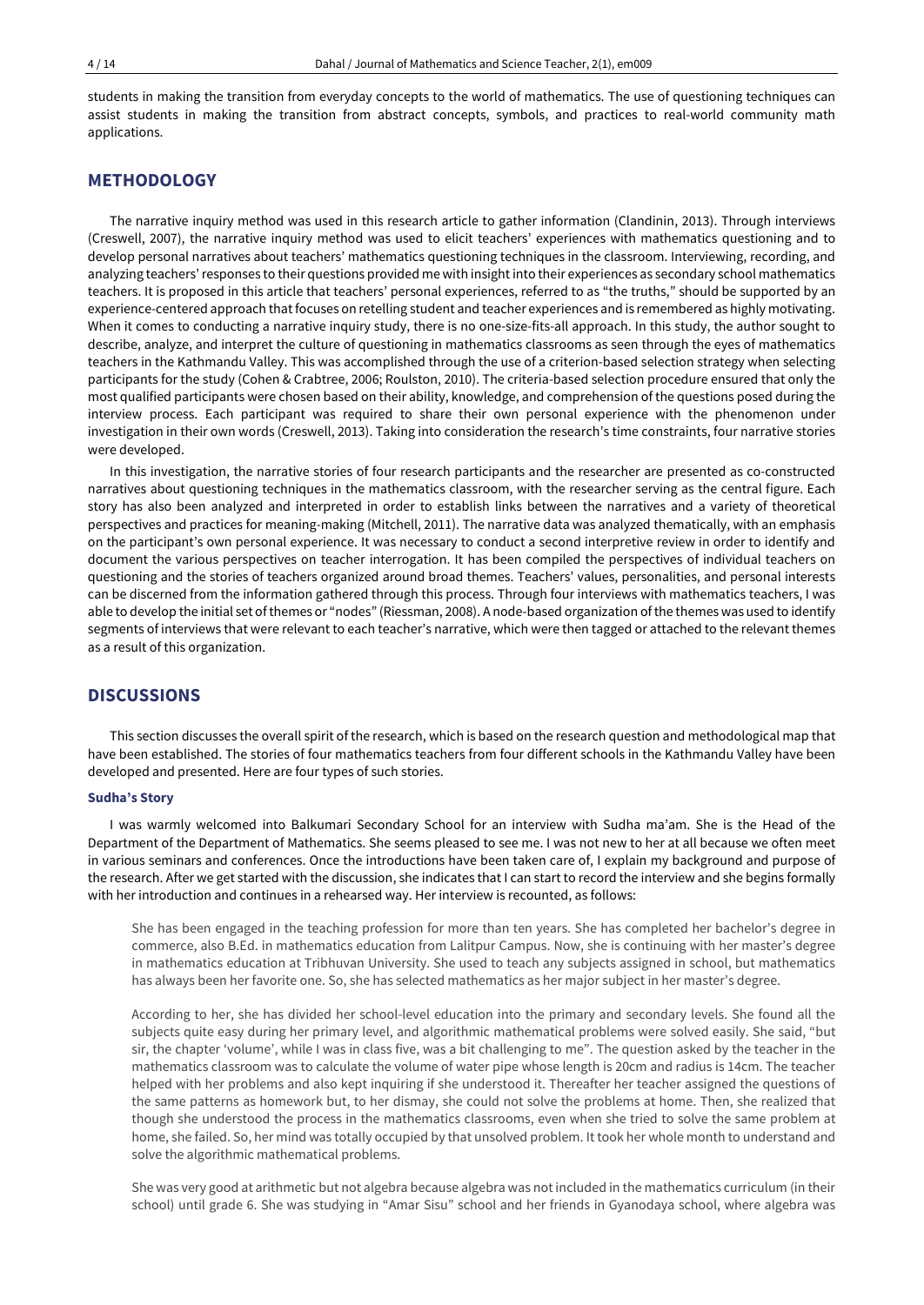taught from grade 4. When she saw her friend's practicing algebra, her curiosity made her go to her friends but her friends could not support her. Her parents had changed her school from grade 6 where algebra was also included but her mathematics teachers of new school used to teach grade 6's algebra in grade 5's and accordingly. She said, "Imagine sir, what happened to me at that time when I was at zero level in algebra?" Without any basic knowledge and foundation, she had to go ahead with her friends. So, she was almost in tension and anxiety. She said "When in bed, I fell asleep thinking all about algebra, I even dreamed of some questions regarding it, then made a note of it the following morning. Later when I opened the mathematics book, there seemed to be similar types of questions. I looked up the watch, it was 4 AM in the morning and I started solving those questions till 6 AM". This practice became the foundation of algebra that boosted her level of confidence and she never worried about algebra.

Her mathematics teacher in secondary level was always punctual and started the class with relational questions like "Have you completed your homework? Do you have any confusion regarding the previous class? Can you solve the question on board?" Those who could not complete their homework or had any confusion in the algorithmic mathematical problems, the teacher made a point to help them individually. The teacher also used to repeatedly inquire them to confirm their progress and understanding in mathematics. For that, her teacher used to ask questions like, "Why did you choose this problem-solving method? Can you find a more effective strategy? Do you think this would work with another number? And what do you notice when you have completed the assignment?" For example, in the topic fraction, her teacher used to ask algorithmic mathematical questions like "If two fractions have the same numerator, which fraction is smaller? How do you know? If two fractions have the same denominator, which fraction is larger? How do you know; what happens to the value of a fraction if the numerator is increased by 1, but the denominator stays the same?" etc. She could relate some algorithmic mathematical questions to their textbook and some from practice books. He used to ask exam-oriented algorithmic mathematical questions and assign those types of questions for homework as well. She used to practice them a lot without knowing any significance of them.

During her university-level education, the professor rarely asked any questions. Sometimes her professor asked questions like finding out the facts about the topic and the latestresearch on the topic? Have you thought about all possibilities? etc.

She has started herteaching for more than 10 years before. During her childhood, she used to act as a teacherto herjuniors as a role player. In absence of her juniors, she used to treat bags, pillows, books, tables, etc. as her juniors and used to check her senior's copy, given them tick mark and remarked as 'good' and 'very good' and sign just below the tick mark in absence of seniors; and she used to ask questions like Did you understand? Did you copy the homework? etc.

After completing bachelor degree, one of her friends asked her for home tuition, she agreed, but at the same time she saw three vacancies in the newspaper and she applied for it all. Each school she applied for, offered her the job but she joined Balkumari Secondary School and is continuing her teaching career, in the capacity of head of department till date.

She recalls the very first day of her mathematics class which was so noisy and massive. When she started teaching each step of the problem/s with genuine logic, the class became calm and quiet within a week. The class was active and they seemed to be overjoyed when she started to connect the mathematics class with their daily life. During the early phases of the class, she asked questions like: How are you? Can you remember something about yesterday's class? Have you solved the given question? Is there any confusion about yesterday's class? She used to connect mathematical concepts with real life as far as possible. She said, for example, when she has to teach the topic of patterns. She used different materials like potatoes, garlic, tomatoes, etc. When she keeps them in a pattern such as at first potatoes, second garlic, and last tomato, after making two patterns, she asked the students what should be kept after potatoes. After completing and sharing examples, she used to define the word 'patterns' relating with their answers. One day when she was sharing the example of patterns, a child said that his mom smiles sometimes and cries sometimes and again smiles. Is this also a patterns ma'am? To this, she answers 'yes, this could be a type of pattern'. Sometimes the class becomes boring, at that situation, she often asks, "Can you sing a song for me? Does anyone want to share a joke?" She uses imagination and meditation technique for the class such as "please close your eyes, imagine that we are not in classroom…, we are on swimming pool, we see clean water there and start to swim. After swimming for 15 minutes, we take ice-cream and sing a children song by the time we have returned to school. Now you are on the school ground. Then, I say please open your eyes. After this imagination meditation technique, all the students seem to become active and I can continue with my class".

She likes her students asking questions. Her students used to ask "how and why" types of questions. She used to ask the following questions in between the mathematics class: Do you see everything clearly? Do you know how to derive the formula? Can you give some examples? Are you feeling sleepy? She also said that she had to be careful if her students were not asking any questions. If they have not asked any questions in between, she realizes that this teaching technique is not working for her students, or they are not interested in the topic.

In her thought, the uses of real materials are more effective than the pencil, paper, and blocks, to arouse the students' interest, as it is a must because without interest any teaching strategy will not work perfectly. She used to ask questions about the topic relating to the previous knowledge. She said, "When I have to teach the lesson 'time,' I used to ask what time is it now? What time did you reach home yesterday? What time did you get up today?" If I have to teach the lesson "shape", I used to ask, have you seen gas cylinder? Have you eaten ice-cream? Which shape of ice-cream did you eat? Is there anything of triangle shape in your home? She mentioned that if her students could come up with the proper answers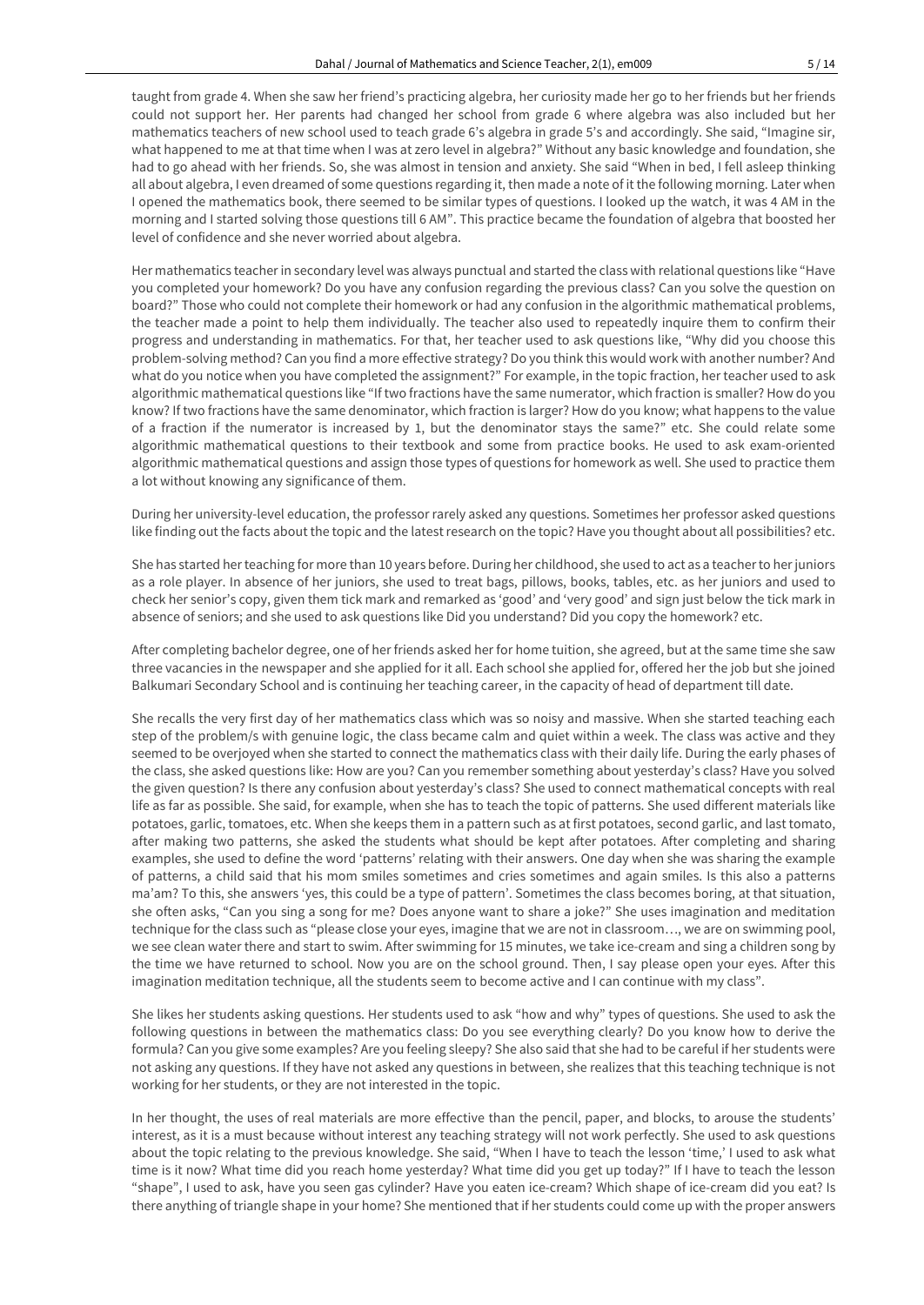to her questions, she was somewhat successful; otherwise, she would have to modify her strategies in teaching and learning in mathematics class.

She recalls, "one day, I had to teach the topic 'fraction' so I have prepared bread and brought them in the class. After chopping it in equal two parts and I asked, holding one part in my hand, what is the piece of chopped part (of whole bread)? I chopped the half-breed in two equal parts again and asked what is chopped part ofthe whole bread? Now, before starting it all, I had asked the students, how many pieces would be there if I chopped all of these pieces again? Some of them told sixteen and others told 12. But before I have chopped all the bread they had already told the correct answers. Hence, I related it to the topic, that class became memorable for both of us, the students and me". She said that all the students understood the topic "fraction".

She narrates her teaching days like this: One day, she had established the 'model market' and had asked students to buy some materials making uses of real money and asked the same question in an examination, their language was not so much good, but all the students identified the note (piece of paper money). She also said teaching is more effective if she can relate the topic to the students' favorite cartoon, film, song, etc. Her questions varied according to the level of her students, she posed simple questions for average ones, hard and tricky questions for talented students and some easy questions for less talented students. She was satisfied with the three-quarter part from her questioning patterns, but she could not find that remaining part, could be, because of her fault or that of her students, she had no idea at all.

Her keen observation led her to realize that roughly three-quarters of the students cannot understand more word problems, leading to only one-fourth of students understanding and solving them. But she strongly opines that students should solve any type of question in any situation. She asked direct questions and word problems in equal proportion in the examination. Now, she is thinking about how to help them in a more effective way to strengthen the students' understanding in mathematics.

In Sudha's narrative story, it seems that she is a highly flexible mathematics teacher and uses the democratic practices in her mathematics classroom while questioning. Additionally, as Sudha is habitual with the notion of behaviorism (Cherry, 2014) but to some extent, she follows constructivism approach of asking questions to the students for meaning-making. Additional to categories of questions, Sudha asks average level of questions almost, but she includes a hard and tricky question for talented students and some easy questions for less talented students (Anderson, 2001). In Sudha's narrative, she is aware of her teaching and learning practices to enhance students' understanding and is satisfied with the three-quarter part from her questioning patterns. Sudha seems to be highly influenced by algorithmic and day to day life practices in mathematics classroom while questioning.

## **Lal Bahadur's Story**

Before the sun rises up in the sky, I walk up and head to Lal Bahadur's home at Jadibuti for an interview, which we had fixed on a particular day. I had often consulted Lal Bahadur for an interview. That very day, he was there and was happy to welcome me in his home. He served me milk tea and we sat on the top floor. He speaks consciously and seriously because he has been working as a mathematics teacher for a decade, but oftentimes, he breaks into a smile or laughter in between our conversations. After getting into the discussion, he indicated that I could start recording the interview and formally begin his introduction. I have narrated his interview, as follows:

He has completed a bachelor's degree in mathematics from Tribhuvan University and has been studying master degree in the same university. He has been engaged in the teaching profession for 10 years.

Lal was interested in learning mathematics from his childhood. He was curious and active student in his school. He always enjoys reading and practicing mathematics. In his childhood, his father used to bring bananas and would ask him to serve it to all the family members one by one, and would ask him to tell the numbers of the bananas he distributed? How many members are there in our family? Sometimes his father used to send him to buy sugar, biscuit, razor, etc. and asked him to tell the price of each of them. These daily asked questions were the foundation of his mathematics.

While in grade three, his mathematics teacher would start the class with questions like, "Have you completed your homework? Are there confusing questions? Can you solve yesterday's algorithmic mathematical problems?" etc.He would give the whole exercise as homework. His teacher used to praise those students who could solve the questions even if they were wrong, but he would punish those students who had not even tried. As a punishment, the student who had not done the homework was slapped by the one who had done it; and Lal Bahadur was one who usually completed the homework.

Atthattime, mathematics was considered to be a tough subject; his teacher would ask, "Have you solved the mathematical problems, even in the tiffin time?" In mathematics class, his teacher used to ask, "Have you tried to solve the algorithmic mathematical problems?" If yes, he should submit the copy to his mathematics teacher. Sometimes, some of his friends lied that they had forgotten the copy. Then, his teacher asked to submit the copy the next day. The next day, they were punished because that was not the truth and also they had no new copy to solve the algorithmic mathematical questions.

In grade five, his mathematics teacher used to ask, "If one angle is 45<sup>0</sup> of supplementary angle what will be another angle?" While teaching "set" in grade six his teacher used to make uses of placards of A, B, etc. and ask questions like, "What does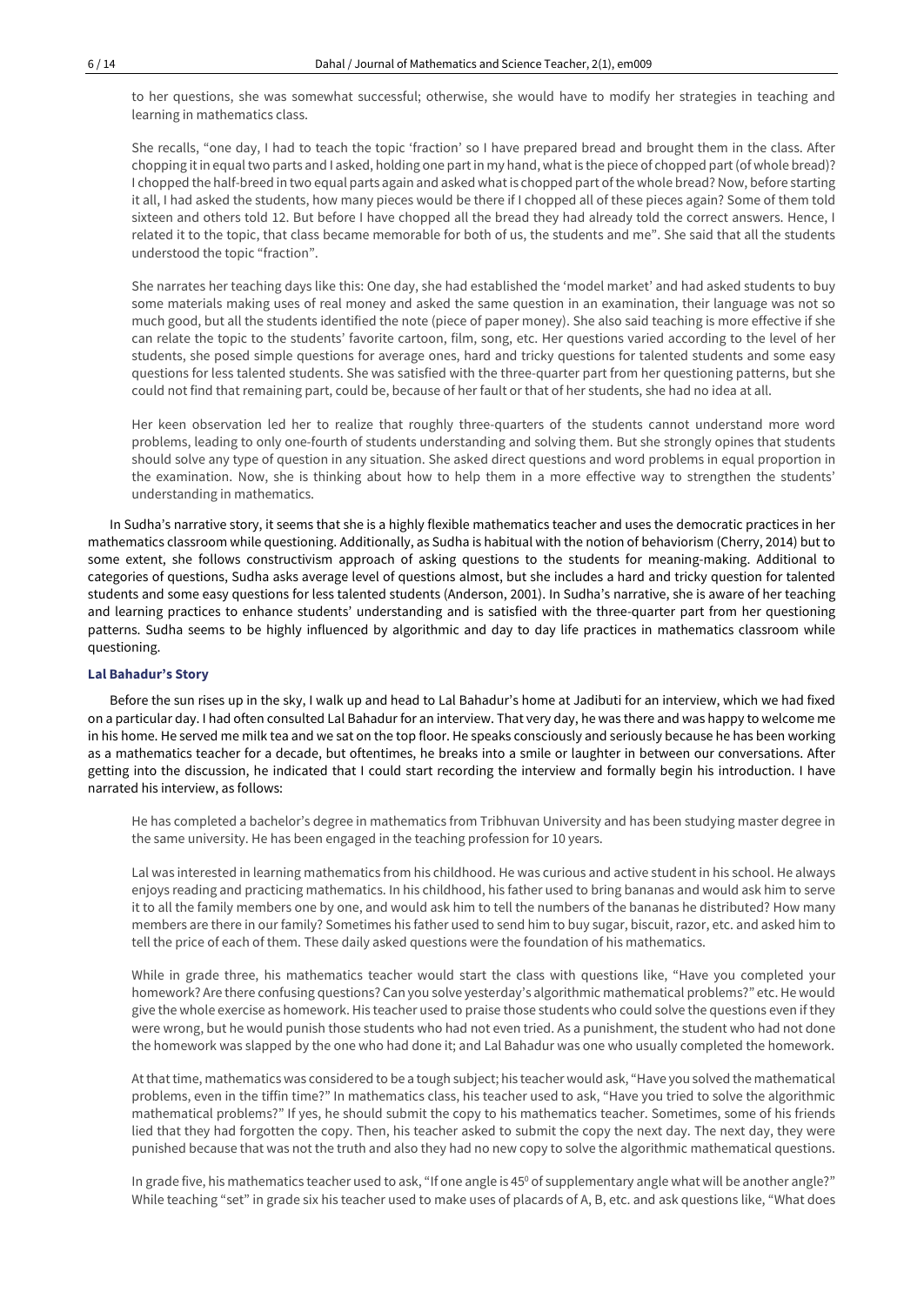it indicate? What is the meaning of AB? How can you explain AB?" Similarly, in grade eight he had read about "simple interest". After returning from his school, he had been to his uncle's home, where his grandmother was receiving money from someone and asked him to calculate the interest of Rs. 5,000 at the interest of Rs. 3 per month of Rs. 100, which he could not do.

He enjoyed algebra, Indices but never knew any significance of them. His arithmetic teacher used to ask, "According to the rate of electricity charge Rs. 8 per unit for 0-50 units and Rs. 9 per unit for 51-150 units. How much will be charged for the consumption of 150 units?" He calculated the charge but never knew about the significance of the topic because there was neither electricity nor charging in his village. He realized the importance of topic when he enrolled himself in 10+2 level in Kathmandu Valley. In between the class, his teacher would ask the algorithmic mathematical problems like "In a survey of a community, it was found that 55% of the people preferred summer season, 20% liked winter season, 40% did not like both the seasons, and 750 liked both seasons, illustrate it in Venn-diagram."

In his school days, he found additional mathematics a bit tough. He could not recognize any significance in those topics except in "height and distance", sequence and series and all the questions his teacher used to ask were from an exact textbook, no new and creative questions were ever introduced. His teacher started teaching from practice books and question collections set just before SEE (now SEE). There were hard and tricky algorithmic mathematics problems like, "A man gained Rs. 3,000 by selling a watch allowing 10% discount on the market price. If he allows a discount of 5% on the marked price, he would have gained Rs. 4,000. Find the market price of the watch." His teacher used to ask questions like: "Who can solve it? What would be the solving procedural for this problem? What will be the answer? Can you guess it?" etc. He was talented among his friends and was often asked such questions.

In his bachelor's level, his teachers rarely asked the questions by calling name but his teacher used to ask questions to all students like: "How are you doing? Are you maintaining your notes? Do you have any questions? How can I help you?" etc.

He has started his teaching profession in 2007, from a government school and after a year switched the job to a private school mathematics teacher. He began his class by recalling the problems of previous class either from reference book or asking questions like, "Do you remember about previous class? Can you tell me the formulae of the previous topic? Can anyone of you solve question no. 1a. of exercise 1.2?" According to the need of the students, he used to revise it, providing hints about the topic. Sometimes he used to ask one of the students, "Can you explain about it? Can you relate it with formula?" If he had to teach the mathematics problems in relation to formula, he first discussed how the formula has been derived with the help of various activities related to the topic.

If he had to teach about shapes, he discussed the topic relating it to the real object and explain the relation within shapes and asked the students if they had everthought about it; if they could describe other shapes inside the classroom. He used to ask algorithmic mathematics questions from their textbook and from another reference book.

Mainly, he used to ask these questions in between any class, such as "Did you understand? If not which are the steps, I need to revise? Are you able to use a formula?" etc. He used to ask objective questions, yes/no questions, short answer questions, long questions, etc. Further, from his experience, logical questions are used to develop critical thinking skills in mathematics, such as the difference between 4x and x4? How the sum of angles of a triangle is 1,800? etc. Sometimes he used to ask direct questions in mathematics.

Similarly, in almost every class, he used to ask, "How many of you have exactly understood the process? Can you share an example of when we can apply this problem in our daily lives?" If he is teaching about "cuboid", he asks his students to find the LSA (lateral surface area) and TSA (total surface area) by relating to their classroom. If he is teaching the chapter "triangle", he asks, "Why is the sum of the angles of a triangle 180°?" At last, he asks, "Do you have any questions about today's mathematics class? What are main ideas that you learned today? Can you represent the solution in other ways also?" If you have any problem I am here to help you all.

In his mathematics class, he used to ask questions without any discrimination, such as "Someone tell me the definition of the set. Can anyone give me an example of the null set? Who wants to tell me about this topic?" To make his class active and interesting, he asks the questions like, "How would you describe the problem in your own word? What is your prior knowledge regarding this topic that would help you figure out solutions? Can you make some similar questions like this?"

He used to ask five categories of questions in the mathematics classroom. They are multiple-choice, true-false, yes/no, match the short answer, and formula derived questions. In his experience, students were confused in objective and logical questions but found the formula-derived question and short-answer questions are easy.

I found the sociocultural perspective of teaching and learning in Lal's narrative story while questioning. Lal is to some extent, conformist to nonconformist mathematics teacher and well known about the democratic practices in his mathematics classroom while questioning. Additionally, Lal is habitual with the notion of behaviorism to constructivism (Cherry, 2016) because he binds his classroom in learning by doing thoughts. Lal is well aware of daily life mathematics practices in his mathematics classroom. In addition to categories of questions, Lal is habitual with asking five categories of the question in the mathematics classroom: multiple-choice questions, true-false questions, yes/no questions, match the following questions, short answer questions, and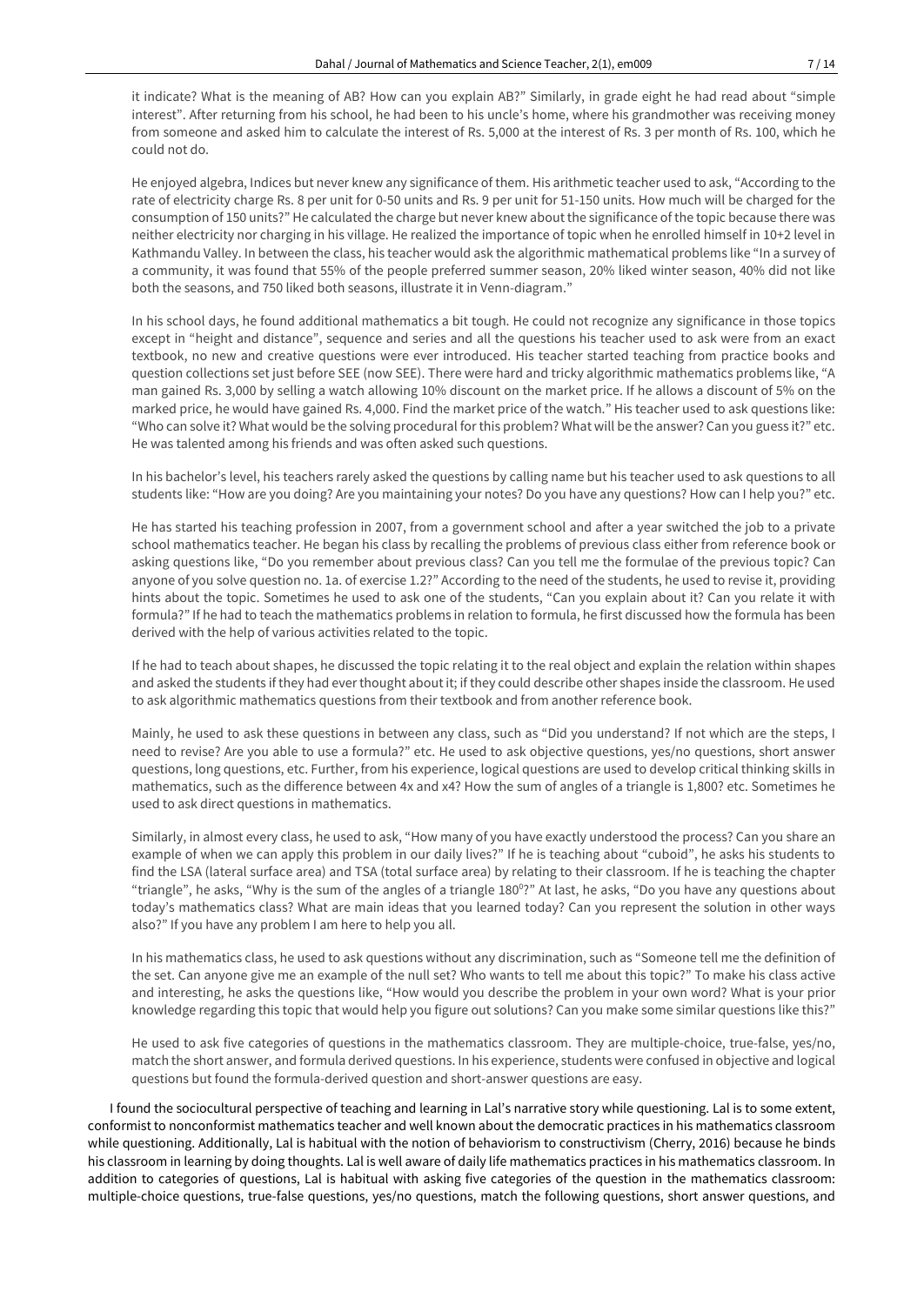formula derived questions in any mathematics classroom (Anderson, 2001). As I noted, it is clearly seen in his narrative, Lal is not rigid in using one type of questioning, but he used varieties of questioning in his mathematics classroom.

### **Iswar's Story**

Some days later, I had to see another mathematics teacher, Iswar, who works at Aksharaa School. But while some of the discourse and content is possibly overlapping, the contrast between Lal Bahadur and Sudha sharing, appearance, and attitude could not be more marked. His story started as follows:

He is from the Shankhuwasava district of Nepal and has completed his master's degree in physics from TU. He has been teaching about nine years in different schools in Kathmandu Valley as a fulltime and part-time mathematics teacher. He remembers his school days around15/16 years ago, the source of teaching and learning mathematics; at that time, he used to have a book only. There were no teaching-learning materials and his teacher never related the mathematics class with the real world. At that time mathematics was taken as a tough subject but he never took it as a tough subject. However, his secondary level mathematics teacher has completed BSc in botany. The teacher had many obstacles, but then he gave his continuous support to him. His continuous practice from practice books, question bank, and group discussion helped him to reach the target.

He remembers that his mathematics teacher usually used to enter in the class with a stick. Those who had completed their homework and submitted their copies on time were his favorites as an old system. But those who were weak at mathematics found it much harder to deal. Further, he shared that mathematics classes were not tough for him in the secondary level. His hard-working habits made the time memorable, whereas it was not so for the teacher. In regular classes, his mathematics teacher used to ask the algorithmic mathematical problems like, "In algebra, expand,  $(a+b)^5$ , in arithmetic formulae of profit and loss, in coordinate geometry formula of distance between two points, in trigonometry, if sin30°=1/2, find the value of sin<sup>4</sup>30°+cos<sup>2</sup>30°, in geometry, who can define center and inscribed angle standing in the same arc," etc.

Addition to, his mathematics teacher asked the questions like: "Who can do it? How can I help you? Are there any alternative ways to find the solution?" etc. One of his friends had to solve the given problem on the board each day by the time. Students who were incapable of solving the given problem had to take support from the talented one and therefore he had to support his classmates a lot. In his university-level study, his mathematics teacher used to ask questions like: "Do you know it? Do you have any confusion? Do you need my help?" but he rarely asked questions to his teacher. He used to mug up the entire contents; accordingly, he did in his examination.

He has started his teaching career after completing his BSc. At the beginning of his teaching career, he used to follow the same patterns and techniques followed by his own mathematics teacher. Now, he realizes that mathematics is not so much difficult subject but their fixed mindset about the subject itself, made it seem difficult. He has started to gain sound knowledge about teaching-learning practice with the help of technology. He realizes that his teaching-learning practices had to be improved. Further, from his experience, he believes that teaching and learning in mathematics should be followed by linking it with day-to-day life. So, that the mathematics class becomes more enjoyable and interesting.

Atthe beginning of his class, he used to ask simple questions on any particular lesson. In place of asking, "Do not you know this?" he used to ask, "What did you know about this topic?" These types of questions made the students interesting and were motivated to some extent. Accordingly, he was able to understand the student's basic level of understanding to react for questioning. His way of questioning is, "How many students have understood it?" He also cross-checks either they have maintained their standard level in a previous academic year or not. He used to recall and identify any topic (curriculum) background for basic requirements so his mathematics classes would be more effective.

Basically, he used to link mathematics to the day to day life. It was easy to relate to their daily arithmetic life, but it's a little hard for students to link up in geometry and algebra. In that case, he used to ask algorithmic mathematical problems like "Factorize a<sup>2</sup>+6a-8, simplify  $\frac{3^{x+2}-3^x}{4x^2}$  $\frac{4x-3^x}{4x3^x}$ , solve if x=3y and x+y=16 and in geometry from given figure below, PC=8cm,  $\hat{B} = \hat{C}$ , AC=6cm, and BC=10cm, find the length of AB uses the concept of similar triangles". Further, he used the above questions to access their level of knowledge. He further asked the following questions like, "Did you notice anything special in those topics? Give me an example? Can you show the steps of solving this problem in the board? Can you relate these problems with real materials?" This way, he used to link up his mathematics classroom with the day-to-day affair, which shows effective changes in recent trend.

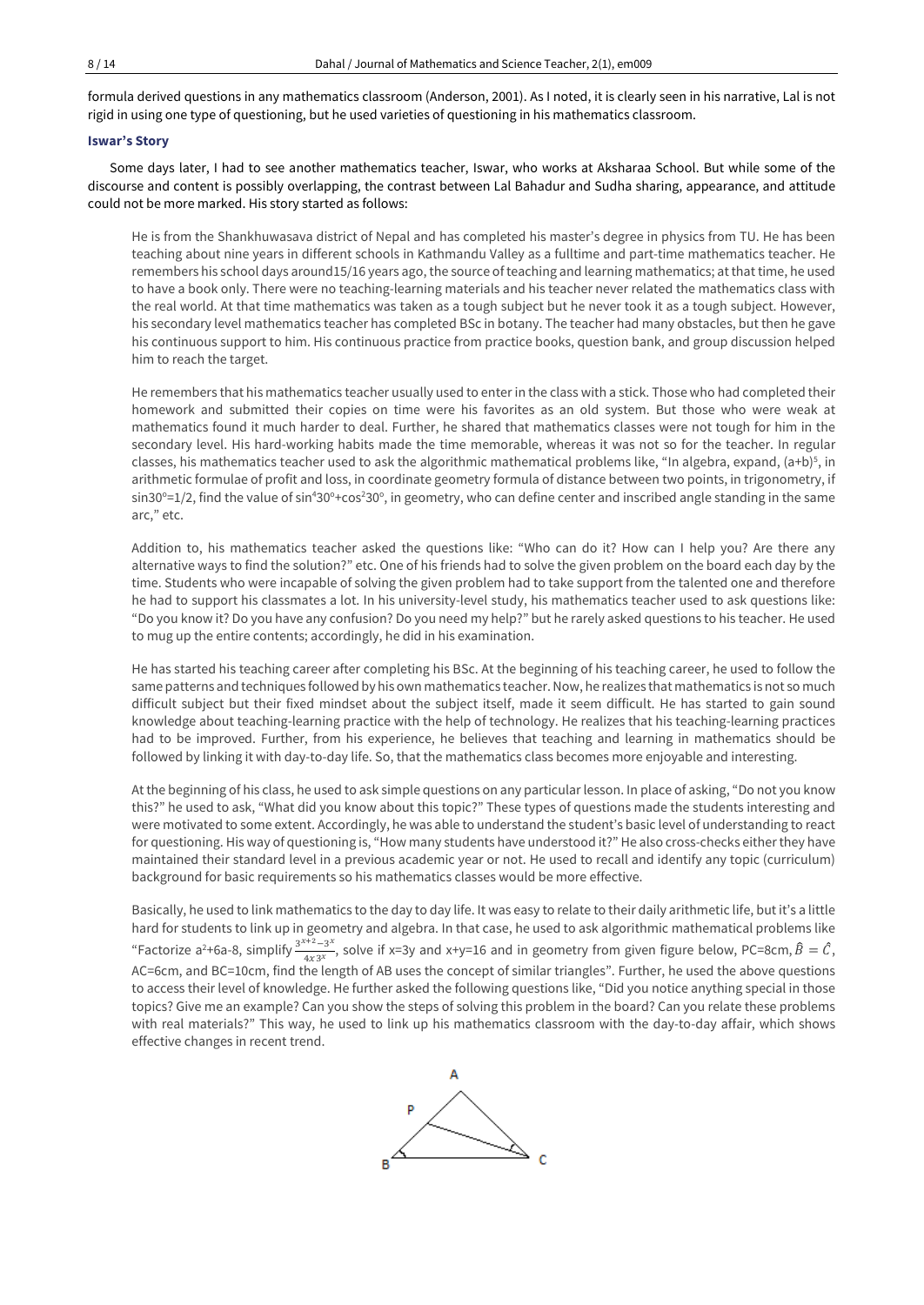In his views, in some cases, he used to ask an algorithmic mathematics question like "the ratio between the ages of Ram and Sahara is 2:1. After 10 years, their ages will be in the ratio of 3:2 then find their present ages" and ask the questions to whole class like, "Do you need help? How can I help you? Do you know how to solve it? What is your answer rather than pointing one student at a time?" He also asks cross-questions to an individual by giving them the opportunity to raise their hand if they knew the answer to the questions directed to them.

He also gives the whole class time to share things if they have any ideas on the topic corresponding to the lesson which was being discussed. He also uses a random method to find out the level of students and see whether they are able to answer and solve the problems that they have in the specific chapters. From this, he can find out and observe an individual's level of understanding whether they have got clear ideas of the lesson which they have studied or not.

According to him, it is easy to relate it in arithmetic like in unitary method, he can directly link. For example, if the cost price of x pen is Rs. y, find the cost price one x dozen of the pen. Further, students may make a visit to any market with their parents and have an experience of buying the goods like vegetable and daily needed things and have experience of bargaining, discount, selling price (SP), cost price (CP), fixed price and various things that they have already learnt in school, and can relate it to their regular life. Instead of asking the questions directly, he would link the questions with their buying procedure experience by jotting it down on the whiteboard, for that, he used to ask algorithmic mathematical problem like, "A man gained Rs. 3,000 by selling a watch allowing 10% discount on the market price. If he allowed a discount of 5% on the marked price, he would gain Rs. 4, 000. Find the marked price of the watch." Yet again, he used to ask: "Can you solve it? What are the various ways to solve it? What is your answer? Can you solve it on the whiteboard?" etc. to strengthen students' understanding.

To fulfill the objective of the lesson, in the mathematics classroom, aftertesting the level of knowledge through procedural teaching, he used to ask algorithmic mathematics question like, "In algebra, two numbers are in the ratio of 4:5 and H.C.F is 15 find the numbers." Thereby he used to ask the questions like, "How many of you can solve it? Have you ever seen these questions before? Can you change this word problem into the equation? Does anyone have a question related to this question?"

There are different levels of students in his classroom. Some of them are sharp and talented but some are not. He used to treat each of them differently, keeping in mind their levels, so that none of them would be humiliated and deprived of knowledge. He prefers these strategies for the positive mathematical environment, for sense-making questions. Some exemplary questions are as follows: "Does anyone know if …? Can anyone here give me an example of …?Okay, who wants to tell me about …?" He said that after completing any lesson, it is not necessary to treat them as students because after getting the knowledge from the teacher they are also of the same level.

From the beginning to the end of the mathematics classroom, he used to ask varieties of questions. They are: yes/no questions, true/false questions, and one-word-answer questions. Thus, he prefers interesting types of questions to the long questions. For encouraging students in mathematics class, he uses many examples. If he is going to teach mensuration topic, he asks, "Calculate the area of the gas cylinder you have been using at home". Such problem is closely related topic to our daily life. At the end, he used to ask the questions like "Do you have any questions? Do you have any confusion on today's' class?" etc. He used to ask positive and requesting types of questions.

At the end, whatever the problems, he used to support them in the classroom sometimes on the whiteboard and individually according to the need. He was habitual in asking the following types of questions in his mathematics classroom namely: "Can anyone of you explain its procedure in details? Do these types of methods work for all problems or not? Are there any better methods to answer the problems? Did you develop the possible solution or not? Did you develop any patterns?"

Finally, from his experience, he has concluded that, the art of questioning plays a vital role in teaching and learning process in the mathematics classroom. He used to pause and ask questions. According to his experience, the mistake is the root of success. So he always motivates and encourages his students to ask the questions in mathematics classroom from a different perspective. Similarly, to enhance the level of understanding in mathematics, he asked several questions: "How many of you understood these problems/solutions? Can you understand the procedure and explain it for us? Do you want to repeat the process again?" He followed the procedural process with some examples for an illustration like in set question by using Venn-diagram. At the end, he used to raise the questions like, "Do you have any questions?" and ended any mathematics class.

As I noted, Iswar's teaching practices and questioning are totally different from that of other participants mentioned above. So, Iswar concludes his narrative stories saying, "the art of questioning plays a vital role in teaching and learning process in mathematics classroom". Iswar tries to engage students by asking various questions and further he pauses and asks the questions which are simple to complex (Anderson, 2001). Iswar was also convinced to the fact that mistake is the root of success. So, he always motivates and encourages his students to ask questions in mathematics classroom from a different perspective. In contrast, to enhance the level of understanding in mathematics, Iswar asks the questions like "How many of you understood these problems/solutions? Can you understand the procedure and explain it? Do you want to repeat the process again?" Iswar follows procedural process with some examples. Indeed! Iswar raises the question, "Do you have any questions?" and ends class.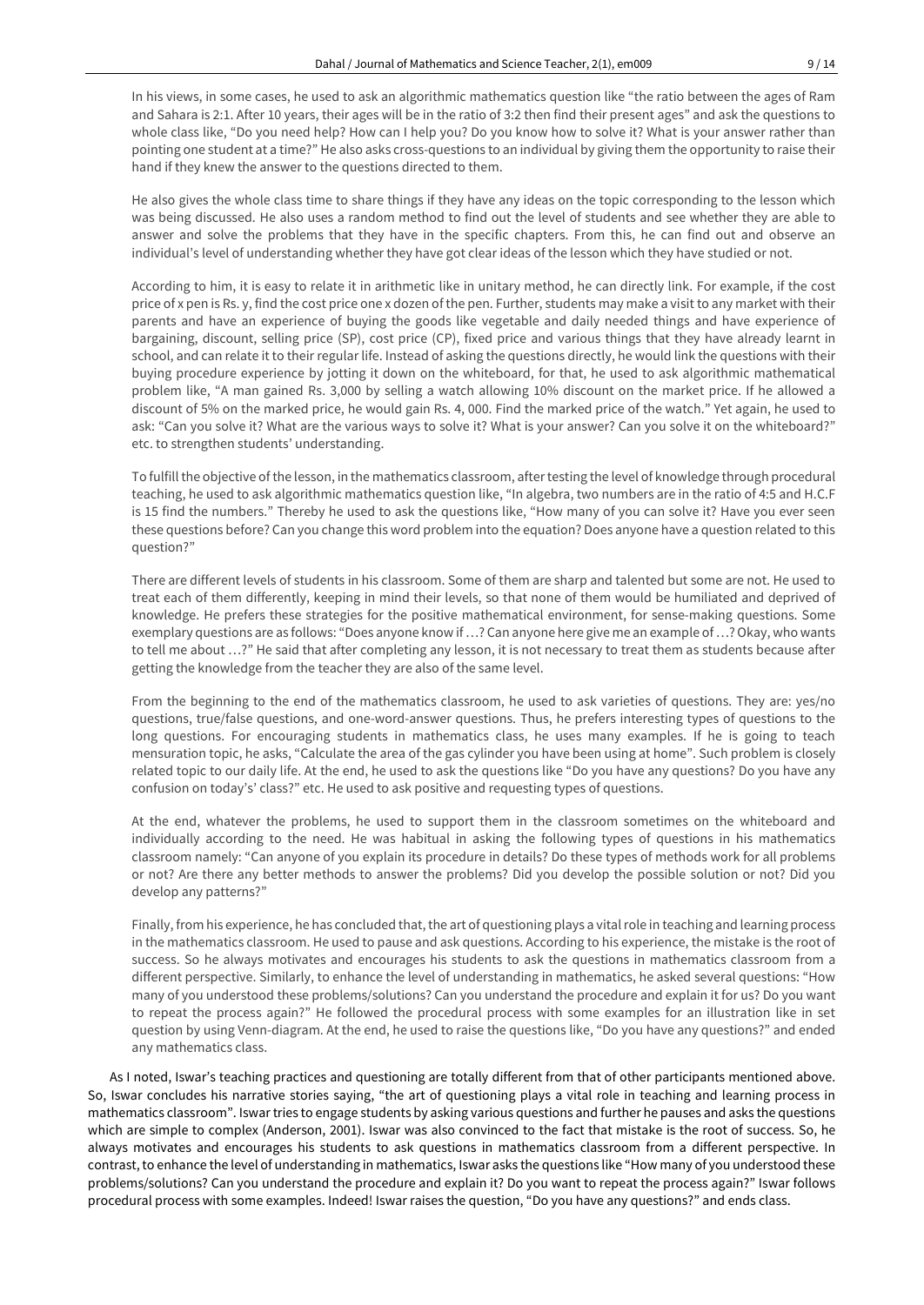## **Rajkumar's Story**

Rajkumar is well established and one of the renowned mathematics teachers at Middle Point School. He is seen in a formal dress. He speaks politely, and at times his voice sounds sympathetic. I have visited the school he teaches in, and I know about his popularity in mathematics and classroom practices that he has been using to understand the questioning method in mathematics. The main excerpts from the interview are in narrative story form below:

Rajkumaris enrolled in master's degree in mathematics education in the Kathmandu University, School of Education. He has completed his BSc. from Tribhuvan University and started his teaching career just after BSc. He has selected mathematics for his master degree because of his inclination in mathematics. He has been engaging in the teaching profession around 10 years. During his school life, the classes were only of 45 minutes and the only thing his mathematics teacher did was make them read and recite the difficult ideas they had to follow without any comments or complaints. Similarly, he would repeat the same schedule day by day. When he reached the upper grade, but when he decided that he would solve different questions in different ways, the foundation of his mathematics was then set in his mind. His teacher used to ask algorithmic mathematical questions from textbook such as: if  $f(x)=2x+3$  and domain D={0, 1, 3, 5} find the range of the function, expand and evaluate  $\sum_{n=1}^{4} (-1)^n (n^3 - 2)$ , solve  $\sqrt[3]{3x+1}$ =4, construct 2×2 matrix whose elements are given by a<sub>ij</sub>=i+3j. Those questions were exam oriented, and his teacher used to ask the questions like: Have you understood? Will you able to solve it? Regular questions asked by his teacher were like, "Can you tell the formula of simple interest?" Usually, no questions were raised from the student's side because there were more than 75 students in a single classroom, so asking questions or having any sort of interaction was very rare. Interaction among them was possible only in grade IX which was when he started understanding mathematical questions easily. His teacher had begun teaching from practice book and question bank only just before SLC (now SEE).

In his 10+2 and bachelor level, there was very less interaction among his friends and teachers since teacher-centered teaching and learning practices were in practice at the time. But, in master degree there are quite a different questioning practices, students are motivated to search and create new ideas. His course facilitator used to ask: "Do you need any help? How can I help you? What reading materials do you need?" If you need to meet me, please visit my chamber, etc.

He has started to teach additional mathematics since 2005 from lower secondary level. There were no any new ideas for teaching and questioning. So his teaching technique and questioning practice were akin to his own mathematics teacher. During the initial days of his teaching career, he also would ask the formulas mainly and he would solve few questions as an example, and let them practice rest of the questions on their own. He had asked questions without analyzing them indepth. But after working in this field for three to four years, his thoughts changed which led him to search different process of solving the same problem and ask questions that were different from that of a textbook (e.g., Do you know the uses of trigonometry in day to day life? Can you share the ideas to use coordinate geometry in local knowledge? etc.).

These types of questioning have changed the mind of students' minds, increased their interest, and motivated them. Nowadays, before starting the topic, he has made it a rule for himself to ask about the topic for example: if he is going to teach the topic 'sequence' he asks "Have you heard about this topic? Have you studied about this topic in your previous grade? Can any of you give an example of the sequence? Do you know about the increasing and the decreasing order?" After asking these questions, he defines the sequence relating to students' answers. He also uses real materials of shapes and asks the students to analyze the interval of each shape. In between, he again asks the questions, like, whether they are repeated in the fixed interval or not. At last, he defines the sequence as the pattern followed by a fixed rule. Mainly, numbers are kept in sequence and those numbers repeated in the fixed interval and the rules govern them.

Sometimes, he thinks that an active student might sometimes lead the whole class for good because his response gives answers before completing the questions. To facilitate the situation, he asks the questions like "Can anyone share an example of sequence expect Hari?" For Hari, he would ask another question. Sometimes, students respond differently which cannot be forgotten. For example, a student asked, "Is traffic light not an example of patterns sir?" He used to ask the questions between the class: "Have you understood this process? What will be another step? Can you explain me about this step?" Please solve question no. 14 of exercise 2.2 in your copy.

At the end of the class, he asked planned questions to know whether he has fulfilled his objectives. The questions were asked verbally or in a written form such as in the topic 'height and distance': "If the angle of elevation is x<sup>0</sup> and angle of depression is y<sup>o</sup> calculate the height of a man." This is an example of written questions. In topic 'set' he asks the algorithmic mathematical question like; there are 50 total students in class 20 of them like tea only, 15 of them like coffee only, 5 of them like neither tea nor coffee, how many students like both tea and coffee? Represent the above information in Venndiagram (this is an example of the question whether the students can present the word problems in the diagram or not).

Further, he asks in a right angle triangle: if two sides are given, find the third side. He thinks that teaching-learning practice will be effective if they ask logical questions rather than direct questions. He appreciates those students who bring new ideas in the mathematics classroom to motivate his students. He used to ask questions like "How  $h^2 = p^2 + b^2$  in the rightangled triangle? What is the meaning of this formula? Where can you apply this formula?"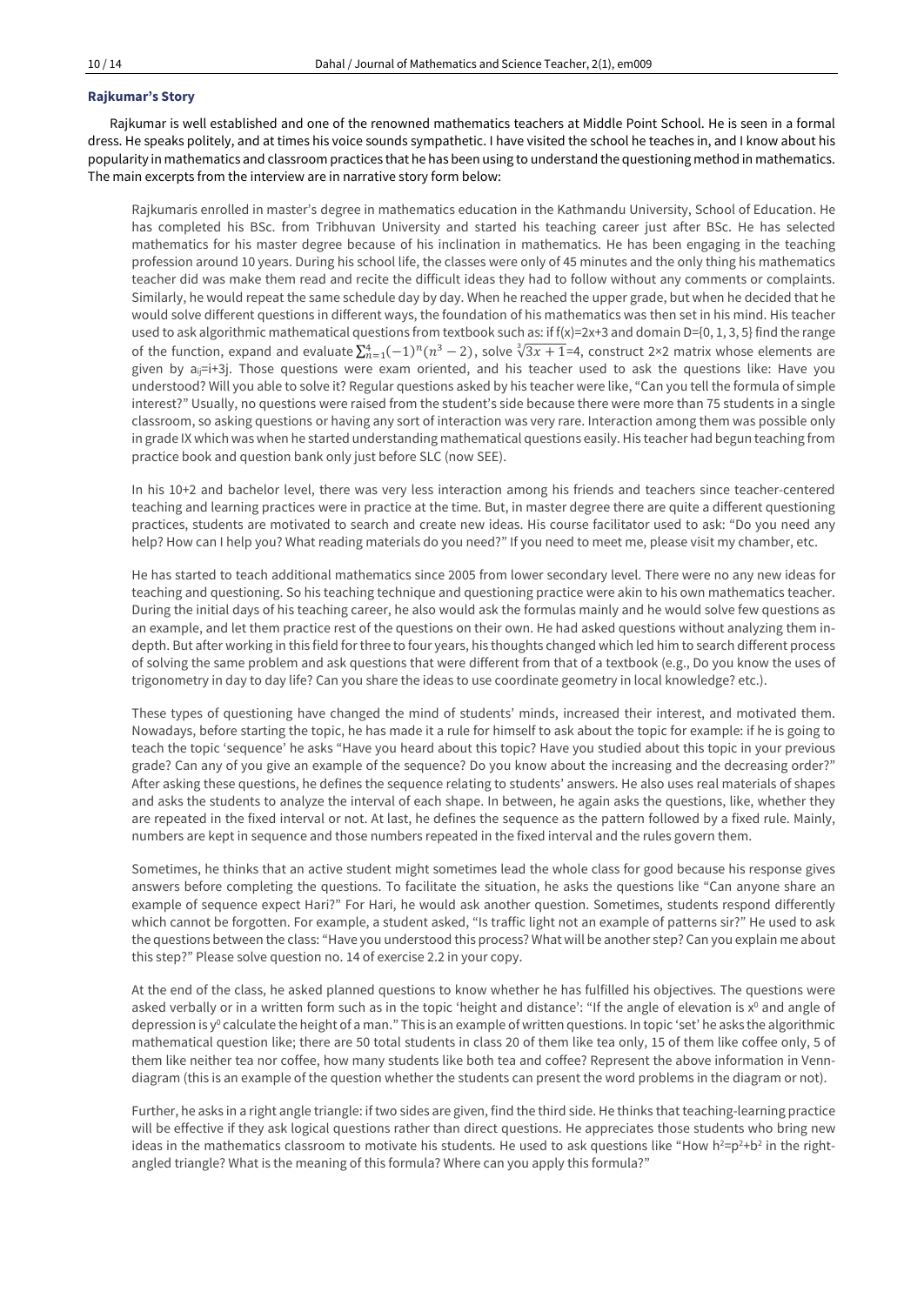He is not completely satisfied with his question preparation practice because he should prepare the questions based on the Nepal government's curriculum, which is a pre-requisite for securing good grades. He thinks the question should also be connected with their daily life such as if he has to teach billing, he used to ask the students to bring electricity bill and asked the following questions: "What is the unit of current month? What is the unit of previous month? How much unit is consumed in this month?"

According to him, the questions asked on the topic "time and work" are not so much relevant for example, "If 5 people can complete a work in 10 days, how many people are required to complete the work in 1 day?" Here, it is hard to complete the work in 1 day by many people though they work together. To teach time and work, he prefers to take the students to the field/site and asks questions like "Why are you all here?" After student's response, he makes it clearer.

Accordingly, to calculate mean, median, mode of certain observations in statistics, he used to survey the student's mathematics marks in any terminal exam and list them on the whiteboard. Thereby, dividing them into different groups, he assigned them different calculations: mean, median, mode, etc. For this purpose, he asks the following questions: "Do you know how to calculate mean, median and mode? What does mean, median and mode indicate? What is the use of statistics in our daily life?"

The different types of questions he often asked the students in the mathematics classroom are knowledge and understanding-based question: he asks these types of question in the beginning of class; skill-based questions: in between the class to confirm whether the students understood the concepts or not; and higher ability questions: for talent and active students.

Sometimes, some questions posed by his students puzzled him as these questions were of higher level or they asked questions relating to another topic. In this situation, he used to ask them to find out the solution by themselves at first. Later, students would find the solution but sometimes he discussed the problems with them and find out the possible solution. He usually asked questions based on the curriculum. He used to prepare somewhat easy questions for lowerlevel students and did not set any boundaries for the talented students, and they could even explore a higher level of questions.

In Rajkumar's narrative story, I found, Rajkumaris to some extent, conventional (atthe beginning of teaching career) to radical mathematics teacher and well known aboutthe democratic practices in his mathematics classroom while questioning after having two to three years of teaching experience. Rajkumar also believes in the notion of behaviorism while questioning at the beginning of the teaching career but after two to three years of teaching, he has incorporated various teaching strategies while questioning. Rajkumar has started to engage students while teaching by relating mathematical ideas by questioning daily mathematics practices and letting the students develop the mathematical concepts for meaning-making, which is highly driven to the constructivist approach (Cherry, 2016). In addition to categories of questions, Rajkumar is habitual with asking knowledge and understanding-based, skill-based, and higher ability questions (Cotton, 1989). As I noted, it is clearly seen on his narrative also, Rajkumar is not rigid in using one type of questioning.

## **DISCUSSION OF THE FINDINGS**

The stories of the mathematics teachers who took part in the research were put together and used to guide the discussion. To start with, math educators agree that effective questioning is important for effective teaching, and that teachers who do not know how to be effective questioners may not be able to be effective questioners because they do not know how to be effective questioners. Enhancing their understanding of the skills they need to ask questions would show them how important it is to ask questions. There are many ways to teach the same thing, and math teachers need to accept this and let go of their preconceptions about how to ask questions based on their students' abilities. Recognizing one's own flaws in question asking allows math teachers to take corrective action to improve their performance.

When math teachers ask questions, they should keep in mind that democratic participation is important in the classroom. They should also be aware of social norms and values, like the factthat all students should have the same opportunities and rights. It's also important for traditional math teachers like Rajkumar and Lal Bahadur, who started their careers following these accepted behaviors or established practices, to think about their students' equal opportunities when they ask questions and collect answers. Teachers of math who use a democratic method of talking about math must set an example with how they act (e.g., Sudha and Iswar).

In order for a lesson or test to be well-balanced, it must include both low- and high-level questions. This means that questions that emphasize major positions and encourage lively discussion must be chosen. This study found two types of teacher questions in math classrooms: low-level and high-level. Closed, direct, recall, and knowledge questions are all low-level questions. When it comes to higher level questions, on the other hand, they are open-ended and interpretive, and they are also evaluative and probing. As a result, giving students questions at both the elementary and secondary levels allows them to practice both types of questions and help them answer them correctly. To put it another way, lower-level questions are those that come from Bloom's revised taxonomy and are asked at the levels of remembering, understanding, and simple application. It is thought that higherorder questions are important for students to learn how to think critically in math class. Analytical, creative, and evaluative skills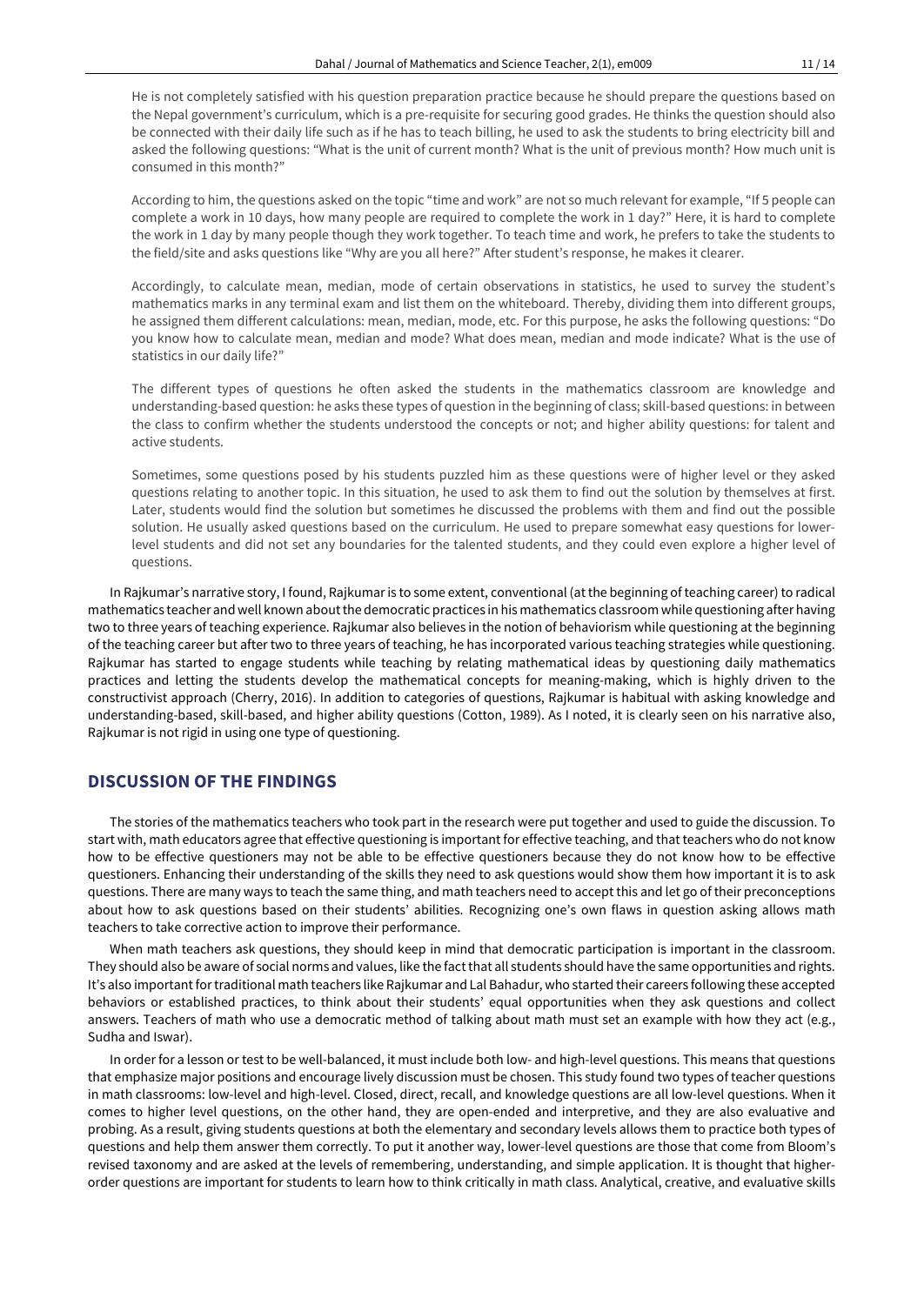are needed to answer more complex questions. It was found that the approach that asked all higher-order and some lower-order questions was the best way to go (Khadka, 2021).

It is very important to plan questions for math lessons in advance. As a result, teachers need to think of questions before they go into the classroom. if they write down their questions in advance, they will not make grammatical mistakes and will be clear about what they want to know. In the same way, question development and questioning help math teachers figure out what kinds of questions students will ask in the classroom. When they are used in the teaching process, pre-planned questions in math classrooms help structure the introduction of new concepts, focus the discussion on a specific topic, guide the discussion in a specific direction, and figure out how well students understand or feel about the subject. As a result of the discussion and specific answers to the previous questions, new questions came up. Teachers must be able to think quickly and positively answer these questions during the discussion in an honest and quick way. Rebina, Sudha, Lal, and Iswar used both planned and spontaneous questions to help students understand, as shown by their strategies.

## **CONCLUSIONS**

In the end, stories about how high school math teachers were told how to ask questions in the classroom would be a revelation. According to this study, there are a lot of different ways to classify questions based on their subject matter expertise, critical pedagogical perspectives, algorithmic and everyday life practices, and so on. Teachers like Sudha, Lal Bahadur, Iswar, and Rajkumar may be a model for future teachers who want to use math questions. Since ancient times, questioning has been used as an instructional tool, and its continued use in the modern era shows that it is important for math teachers to have this tool. Teachers' understanding and use of questioning has gotten better in recent years because of new curricula, instructional materials, instructional methods, and the use of ICT in the math classroom (Newton, 2012).

Another conclusion is that, even though most high school math teachers at first seem to be conformists, they soon become more flexible in their questioning. In addition, most research participants asked simple to complex questions, with an emphasis on low-level questions, saying that this encouraged students to talk about math. I found that math teachers' lower-level questions showed that they did not use questioning well in their lessons. Cotton (2004) says that questions at the low level of thinking focus on facts that are easy to remember. This type of question may limit students' ability to fully understand the subject or make them think critically in class. As a result, teachers should make sure that their questions are not just a way to figure out what students have learned. Tan (2007) said that when teachers use lower cognitive level questions, a lot of lower cognitive level questions do not help students make their own decisions through analysis, evaluation, or creation. On the other hand, higher-level cognitive questioning asks students to think or reason more complexly. On the other hand, effective questioning takes a lot of planning and practice. Effective questions pique students' interest in new math topics, ideas, and challenges, and they also make them think about their own beliefs, assumptions, and understanding. Using what they know about questioning as well as what their students can and can not do, teachers figure out how high their questions are and how they can connect them to daily life with the types of questions they ask their students (Good & Brophy, 2003).

Teachers who do not know how to ask good questions well may ask questions that their students do not get good answers (Morgan, 1994). To help students understand more, teachers should know how to ask questions that are effective and how to respond. As a result, teachers' questions in the classroom are seen as both good and necessary for the math lesson. When teachers ask questions in the classroom that are not backed up by research, the teaching-learning process can be hurt. In addition, this study found things that made it hard for teachers to ask questions in the math classroom, like not enough time for teachers to wait, teachers' beliefs about students' abilities, and not enough interaction with students. The information presented above enables teachers to assist their students in becoming better questioners by anticipating difficult words in their questions and planning a variety of strategies for dealing with them. Additionally, teachers could create a series of questions that begin with simple material and progress to more difficult material. Finally, prior to the discussion, the teacher should allow students to refer to prior knowledge or background information about the lesson's subject and ask questions that provide sufficient information to allow students to think critically and write meaningful responses to the questions. The teachers whose stories were used in this study stated that they were aware ofthe types of questions they used; however,their categorization of questions at differentlevels of their lessons appeared to be inconsistent throughout. As a result, when math teachers are learning about questioning levels, it is believed that knowing about the taxonomy will be beneficial.

### **Implications**

Learning more about how to ask questions in math classroom can benefit novice teachers, novice teacher trainers, and educational researchers, according to the findings of this study. It is anticipated that this research will benefit math teachers by allowing them to learn more about how to use questioning to gain students' attention and improve their students' math skills. This research has a significant impact on how math teachers instruct their students, particularly when they are working on algorithmic math problems. It will be a revelation for teachers who have not previously considered questioning strategies in mathematics classrooms because it will expand questioning techniques and increase student discussion, which will aid students in gaining shared authority in the construction of mathematical concepts and will encourage them to think more critically about mathematics (Chin, 2007).

Teachers of mathematics should be able to distinguish between lower-level and higher-level thinking questions (Andorson, 2001; Dahal et al., 2019; Harris, 2000), convergent and divergent questions (Cotton, 1989; Woolfolk, 1989), and the teacher's relative role and responsibility (Andorson, 2001; Dahal et al., 2019; Harris, 2000). In addition, if mathematics teachers were more deliberate in their questioning, they might be able to think more deeply about their own and their students' roles in learning,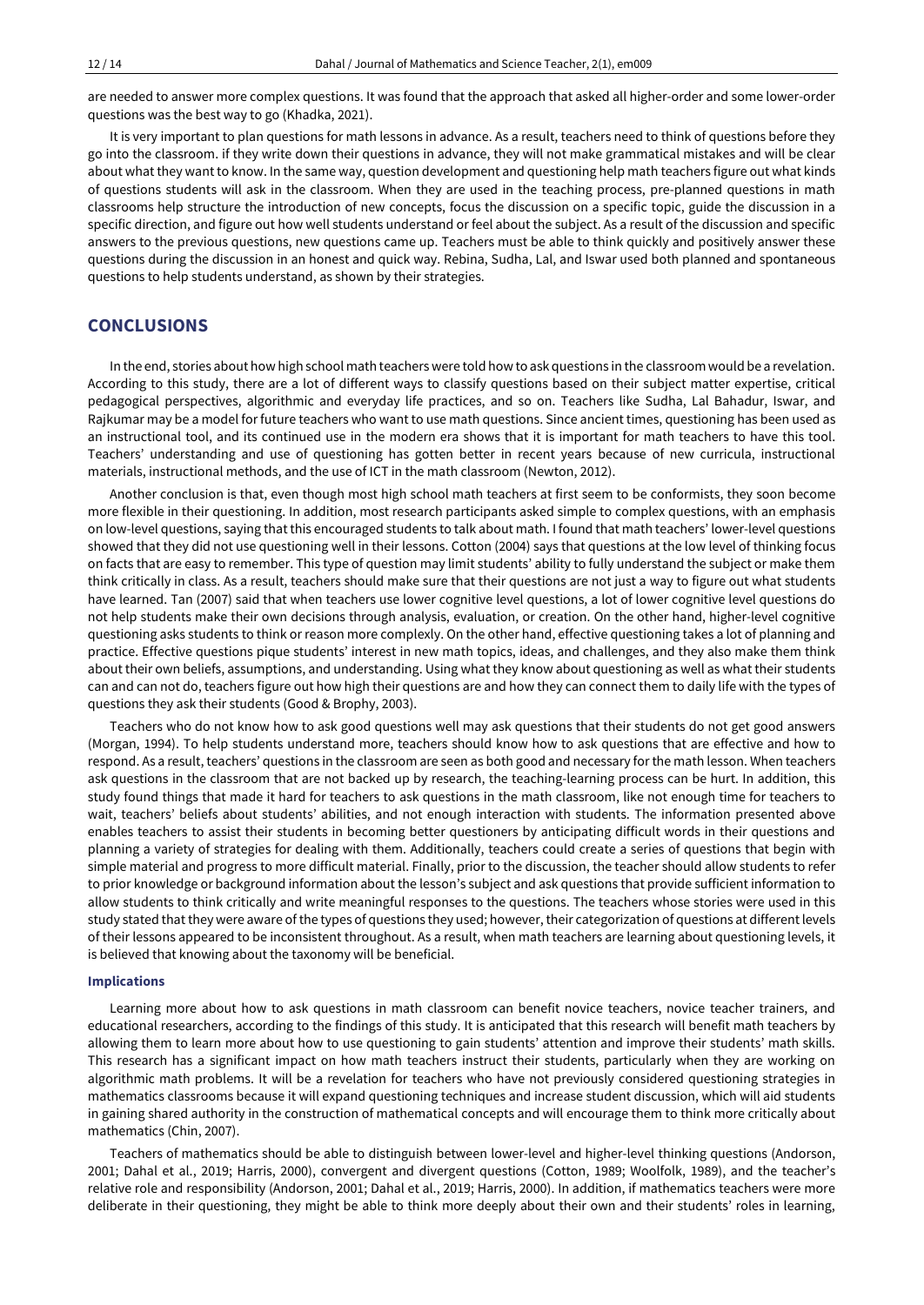possibly re-examining or reconstructing their own belief structures in the process (Seung et al., 2011). This has resulted in a recalibration ofthe purpose of questioning in orderto promote students' mathematicalreasoning abilities. In this study, I discovered that teachers who are familiar with mathematical concepts and the relationships between representations and topics can ask questions that encourage students to think mathematically. Furthermore, this research will assist policymakers and curriculum designers in incorporating research on questioning strategies into their classroom practices for mathematics students.

**Funding:** No funding source is reported for this study. **Declaration of interest:** No conflict of interest is declared by the author.

# **REFERENCES**

- Anderson, L. W. (Ed.). (2001). A taxonomy for learning, teaching, and assessing: A revision of Bloom's taxonomy of educational *objectives*. Pearson.
- Bauersfeld, H. (1992). Structuring the structures. In L. P. Steffe (Ed.), *Constructivism and education*. Lawrence Erlbaum.
- Beyer, B. (2000). What research suggests about teaching thinking skills. In A. Costa (Ed.), *Developing minds: A resource book for teaching thinking* (pp.275-286). Association for Supervision and Curriculum Development.
- Bulach, C. R., Lunenburg, F. C., & Potter, L. (2011). *Creating a culture for high-performing schools: A comprehensive approach to school reform*. Rowman & Littlefield.
- Caram, C. A., & Davis, P. B. (2005). Inviting student engagement with questioning. *Kappa Delta Pi Record, 42*(1), 19-23. <https://doi.org/10.1080/00228958.2005.10532080>
- Chin, C. (2007). Teacher questioning in science classrooms: Approaches that stimulate productive thinking. *Journal of Research in Science Teaching, 44*(6), 815-843. <https://doi.org/10.1002/tea.20171>
- Clandinin, D. J. (2013). *Engaging in narrative inquiry*. Left Coast Press.
- Cohen, D., & Crabtree, B. (2006). *Qualitative research guidelines project*. <https://www.qualres.org/HomeCrit-3814.html>
- Cotton, K. (1989). *Expectations and student outcomes*. Northwest Regional Educational Laboratory.
- Creswell, J. W. (2007). *Qualitative inquiry and research design: Choosing among five approaches* (2nd ed.). SAGE.
- Creswell, J. W. (2013). *Qualitative inquiry and research design: Choosing among five approaches* (3rd ed.). SAGE.
- Dahal, N. (2013). *Teacher-students relationship and its potential impact on mathematics learning: An autoethnographic inquiry* [Unpublished master dissertation]. Kathmandu University School of Education.
- Dahal, N. (2017). *Understanding and usage of questioning by mathematics teachers: A narrative inquiry* [Unpublished M Phil dissertation]*.* Kathmandu University School of Education.
- Dahal, N., Luitel, B. C., & Pant, B. P. (2019). Understanding the use of questioning by mathematics teachers: A revelation. *International Journal of Innovative, Creativity and Change*, *5*(1), 118-146.
- Danielson, C. (1996). *Enhancing professional practice: A framework for teaching.* Association for Supervision and Curriculum Development.
- Edwards, S., & Bowman, M. A. (1996). Promoting student learning through questioning: A study of classroom question. *Journal on Excellence in College Teaching, 7*(2), 3-24*.*
- Farrant, J. (2008). *Principles and practice of education*. Longman Singapore Publishers Ltd.
- Good, T. L., & Brophy, J. E. (2003). *Looking in classrooms*. Pearson.
- Goos, M. (2004). Learning mathematics in a classroom community of inquiry. *Journal for Research in Mathematics Education, 35*(4), 258-291. <https://doi.org/10.2307/30034810>
- Gunstone, R. F. (1995). Constructivist learning and the teaching of science. In B. Hand, & V. Prain (Eds.), *Teaching and learning in science*: *The constructivist classroom* (pp. 3-20). Harcourt Brace.
- Harris, R. L. (2000). Batting 1,000: Questioning techniques in student-centered classrooms. *Clearing Houses*, *74*(1), 25-26. <https://doi.org/10.1080/00098655.2000.11478634>
- Harrop, A., & J. Swinson. (2013). Teachers' questions in the infant, junior and secondary school. *Educational Studies, 29*(1), 49-57. <https://doi.org/10.1080/03055690303265>
- Hill, J., & Flynn, K. (2008). Asking the right questions. *Journal of Staff Development, 29*, 46-52.
- Khadka, J. (2021). Teachers' questioning: A survey of Nepali schools. *International Journal of Social Sciences and Management*, *8*(1), 333-340. <https://doi.org/10.3126/ijssm.v8i1.34115>
- Luitel, B. C. (2009). *Culture, worldview and transformative philosophy of mathematics education in Nepal: A cultural-philosophical inquiry* [PhD dissertation, Curtin University of Technology].
- McCrone, S. (2005). The development of mathematical discussions: An investigation in a fifth-grade classroom. *Mathematical Thinking and Learning*, *7*(2), 111-133. [https://doi.org/10.1207/s15327833mtl0702\\_2](https://doi.org/10.1207/s15327833mtl0702_2)
- Mitchell, C. (2011). A narrative inquiry of women's lives in Mugu, Nepal: Identities, power relations and education [Unpublished PhD dissertation]. Queen's University Belfast.